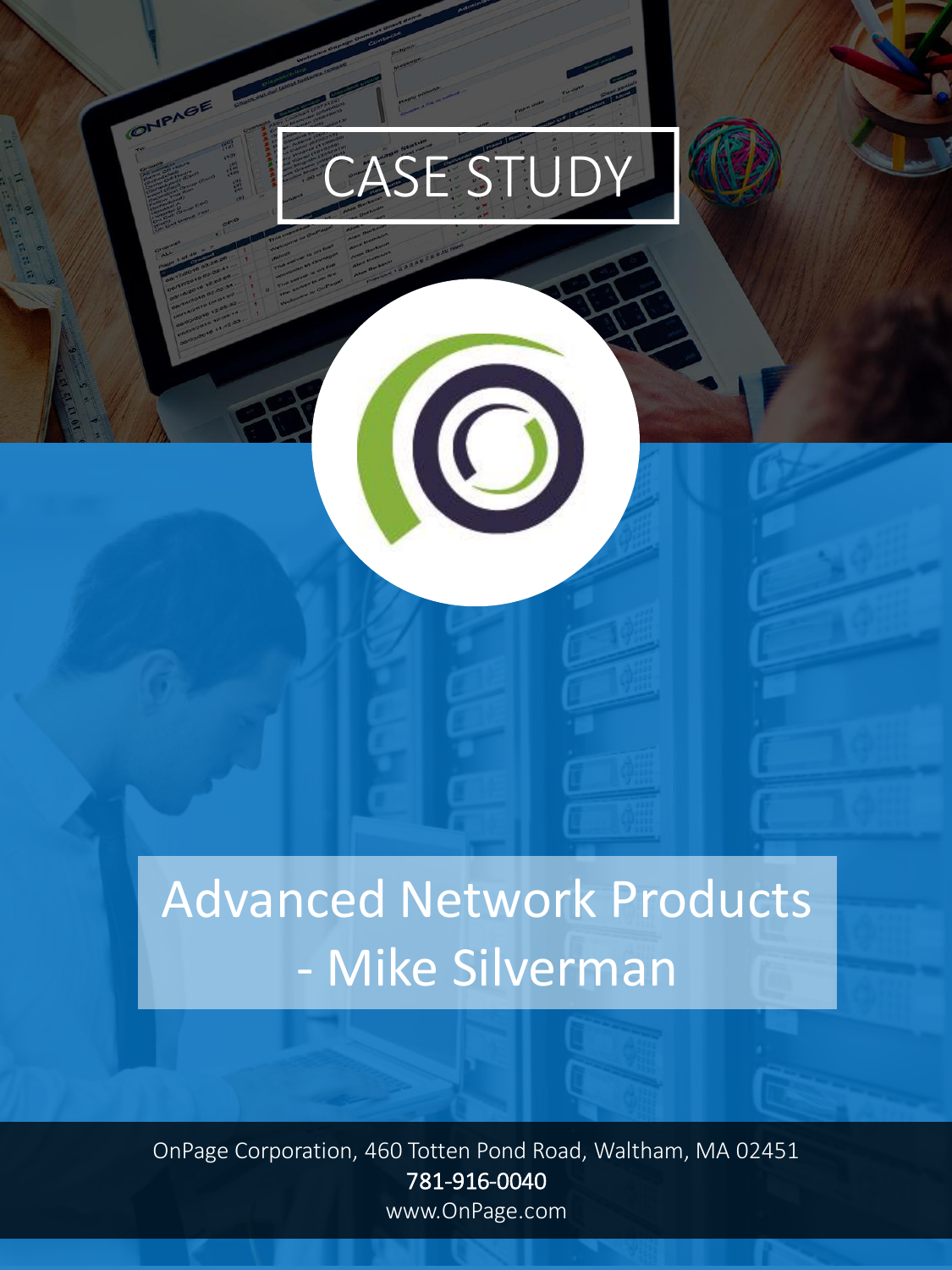

**Advanced Network Products (ANP)** is a Philadelphia-based MSP specializing in services such as WAN, LAN, desktop and server management and support. ANP uses OnPage to manage issues such as downed services, security or connectivity.

#### **Business Situation**

ANP needed to implement a better incident management solution to handle critical incidents. Tickets created in ConnectWise or through other mechanisms were getting to the NOC team but falling through the cracks and not getting elevated.

#### **Solution**

OnPage's persistent alerting tool provided a fail-proof escalation mechanism.

#### **Product**

OnPage – IT Alert Management System

#### **Benefits**

- Sent an audible alert to the NOC team when a ticket was created by the monitoring systems.
- Improved engineer workflow.
- Budget friendly.
- Reduced downtime and ensured every incident was handled within times specified by the SLA.
- Easy to deploy with virtually no learning curve.
- Reliable on-call scheduler with escalation.

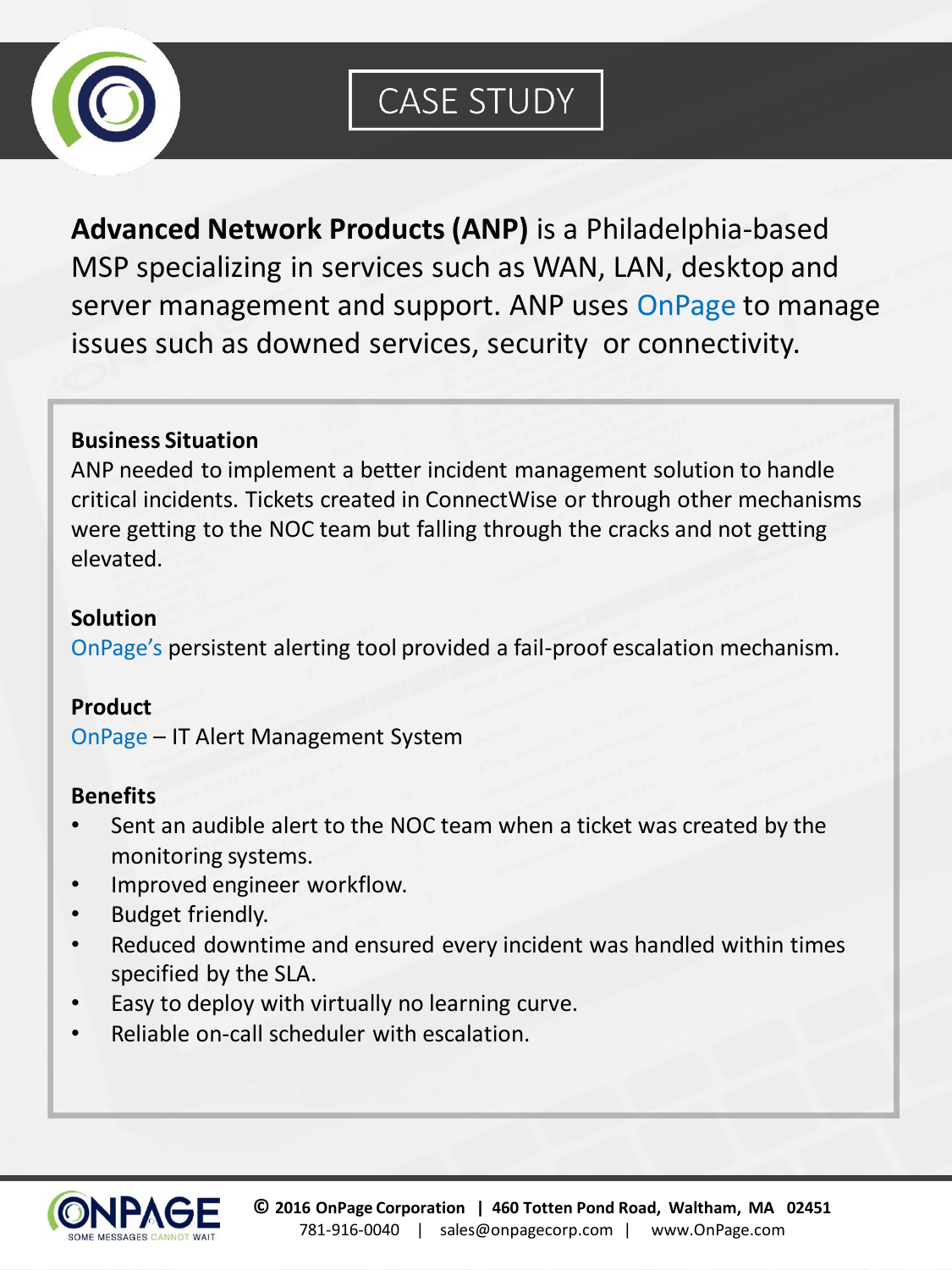## **The Situation**

Before Advanced Network Products (ANP) implemented OnPage, they lacked the necessary oversight to ensure no critical incidents were missed.

ANP's after hours NOC engineers failed at times to handle incidents within the period defined by their SLAs. This was due to the NOC team failing to pass along an alert to the on-call engineer in a timely manner. The process was not automated and this proved frustrating for the on-call engineers who were next in line to deal with the incidents. They simply weren't receiving information in a timely manner to solve the problems.



**Mike Silverman** Lead Virtual CIO

■ We have had issues before OnPage where a ticket gets created and it needed to get escalated and it was not getting escalated for a couple of hours because the operation center tech ignored it. And when the person finally gets it there usually was a 2 hour delay.

### **OnPage Implementation**

After a quick demonstration of OnPage's capabilities, ANP was convinced they needed the tool as a part of their Incident Management Process. As described by Mike Silverman in a recent interview, OnPage was implemented to aid the NOC team and ensure they were receiving alerts and responding to them or elevating them.

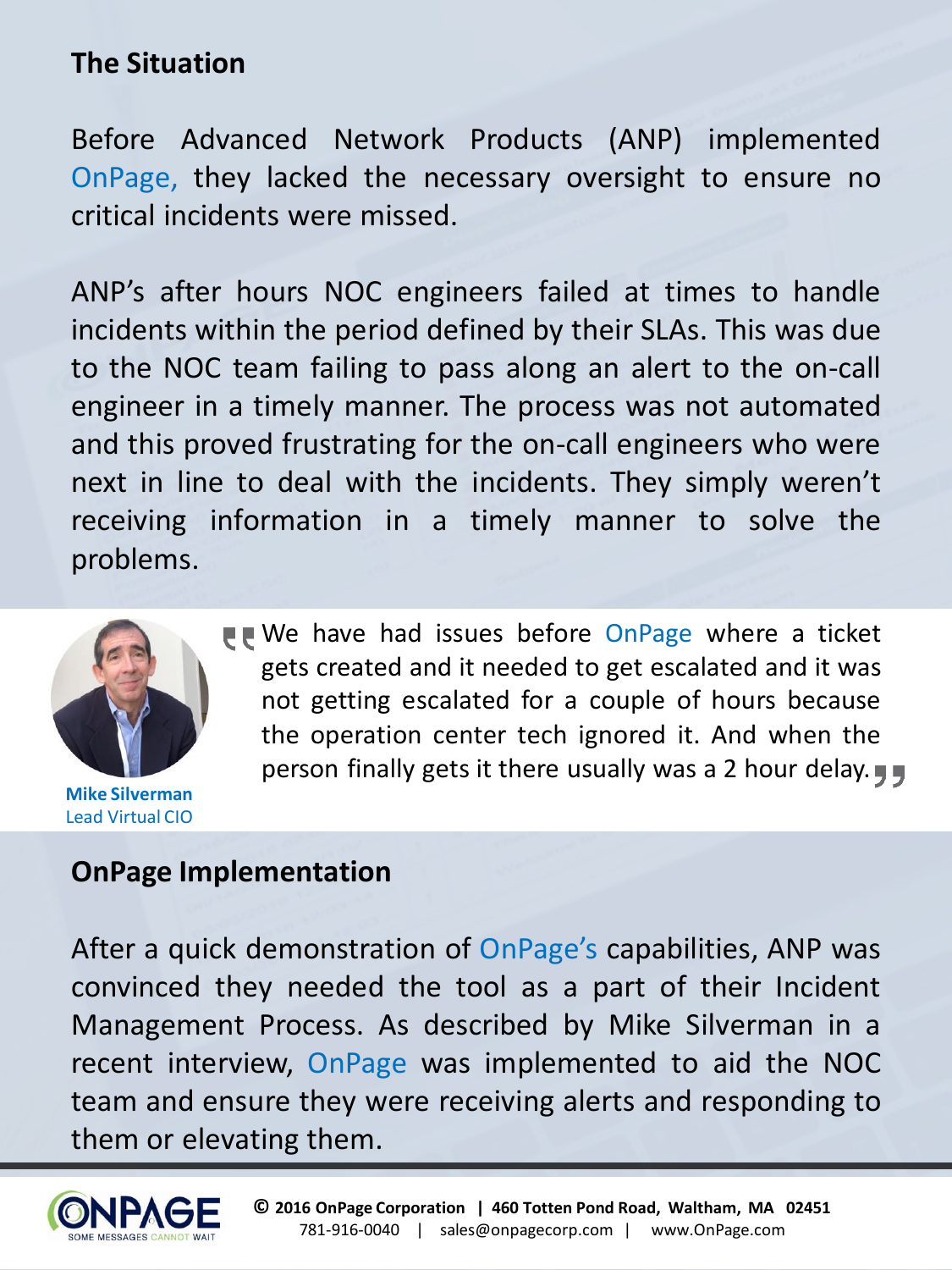If the NOC engineers failed to respond to the OnPage alert, the issue would be automatically escalated to the on-call engineer and then to Mike himself.





#### **OnPage Escalation**

Escalate alerts if a team member is not available and contact the next person on the team based on the schedule set up on the OnPage scheduler.

## **Escalate alerts in a team member is not available and contact the next is not available and contact the next is not available and contact the next is not available and contact the next is not available and contact the nex**

Every group gets their preferred, on-call rotation with on-call scheduling for multiple individuals without limitation to location. Set-up schedules for typical rotations, holidays, weekends – whenever your team needs to be notified.

## **ANP engineers love OnPage for the following reasons:**

- A majority of the monitoring tools used by ANP did not have audible alerts and they all sounded differently. OnPage not only unified the alert sound that was given off by all the monitoring systems but it gave a voice to the monitoring tools that had no audible alerts as well.
- Engineers were able to leverage tools like ConnectWise to set a wide range of conditions to alert them through OnPage which allowed them to closely monitor their clients infrastructure.